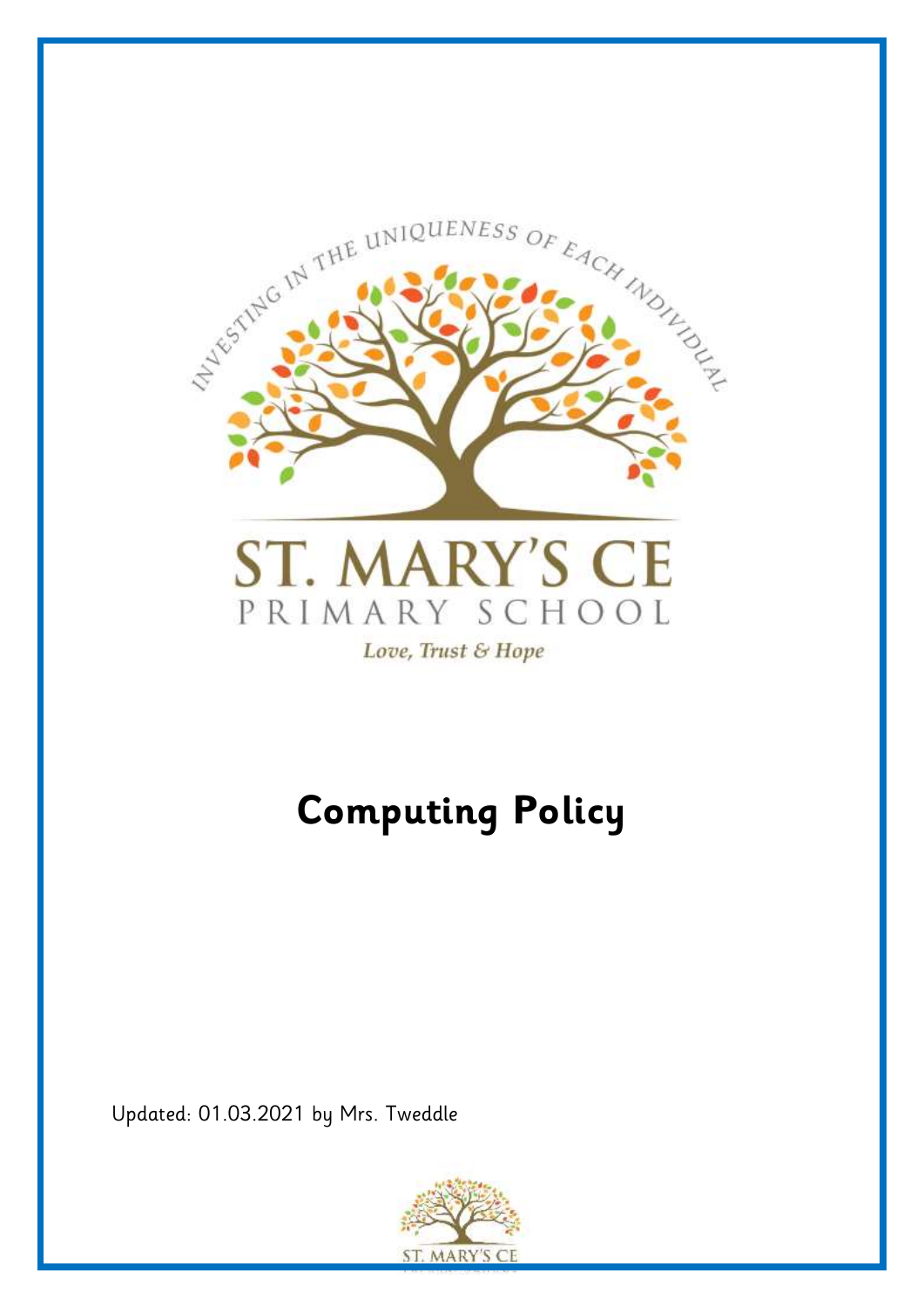# **Contents:**

### [Statement of intent](#page-2-0)

[Introduction](#page-2-1)

- 1. [Legal framework](#page-2-1)
- 2. [Roles and responsibilities](#page-3-0)
- 3. [Teaching](#page-4-0)
- 4. [Curriculum](#page-5-0)
- 5. [Assessment](#page-8-0)
- 6. [Safeguarding Children: Online Safety](#page-8-1)
- 7. [Equal Opportunities](#page-9-0)
- 8. [Special Educational Needs and Differentiation](#page-9-1)
- 9. [Resources](#page-11-0)
- 10. Staff [Using IT Equipment](#page-11-1) and Development
- 11. Health and Safety [Computing/IT Equipment](#page-12-0)
- 12. [Monitoring and review](#page-13-0)

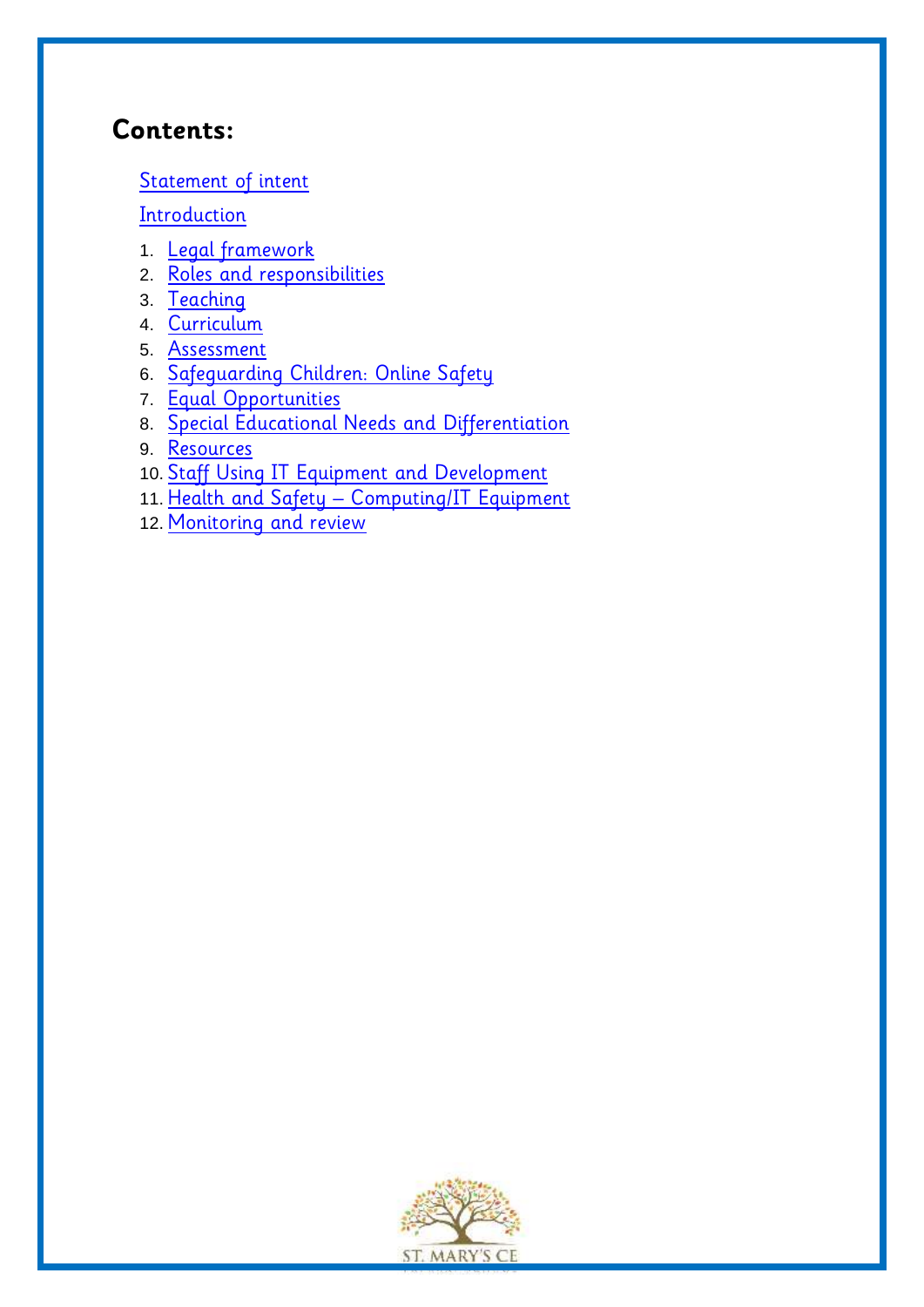# <span id="page-2-0"></span>**Statement of intent**

Our intent at St Mary's is to facilitate and promote the skills and knowledge children need to reach their potential in school and beyond. We aspire is to create motivated 'life-long' learners with Computing to enhance and extend teaching and learning across the whole curriculum. Therefore, we want to model and teach our pupils on how to use technology positively, responsibly and safely.

Our broad, balanced and differentiated curriculum encompassing computer science, information technology and digital literacy will allow children to become masters of technology. The curriculum will also provide opportunities for pupils to apply their knowledge creatively that will help our pupils become skilful computer scientists. As Computing is continually developing and new technologies emerging, we as a school will strive to ensure that we support children's learning with modern technology and an allencompassing curriculum.

With the understanding that Computing will undoubtedly continue to be an integral part of society, forming a major part in the children's life at home, in further education and places of work, we endeavour to ensure the Computing experiences and abilities that the children are equipped with at St Mary's, are effective and transferrable life skills.

<span id="page-2-1"></span>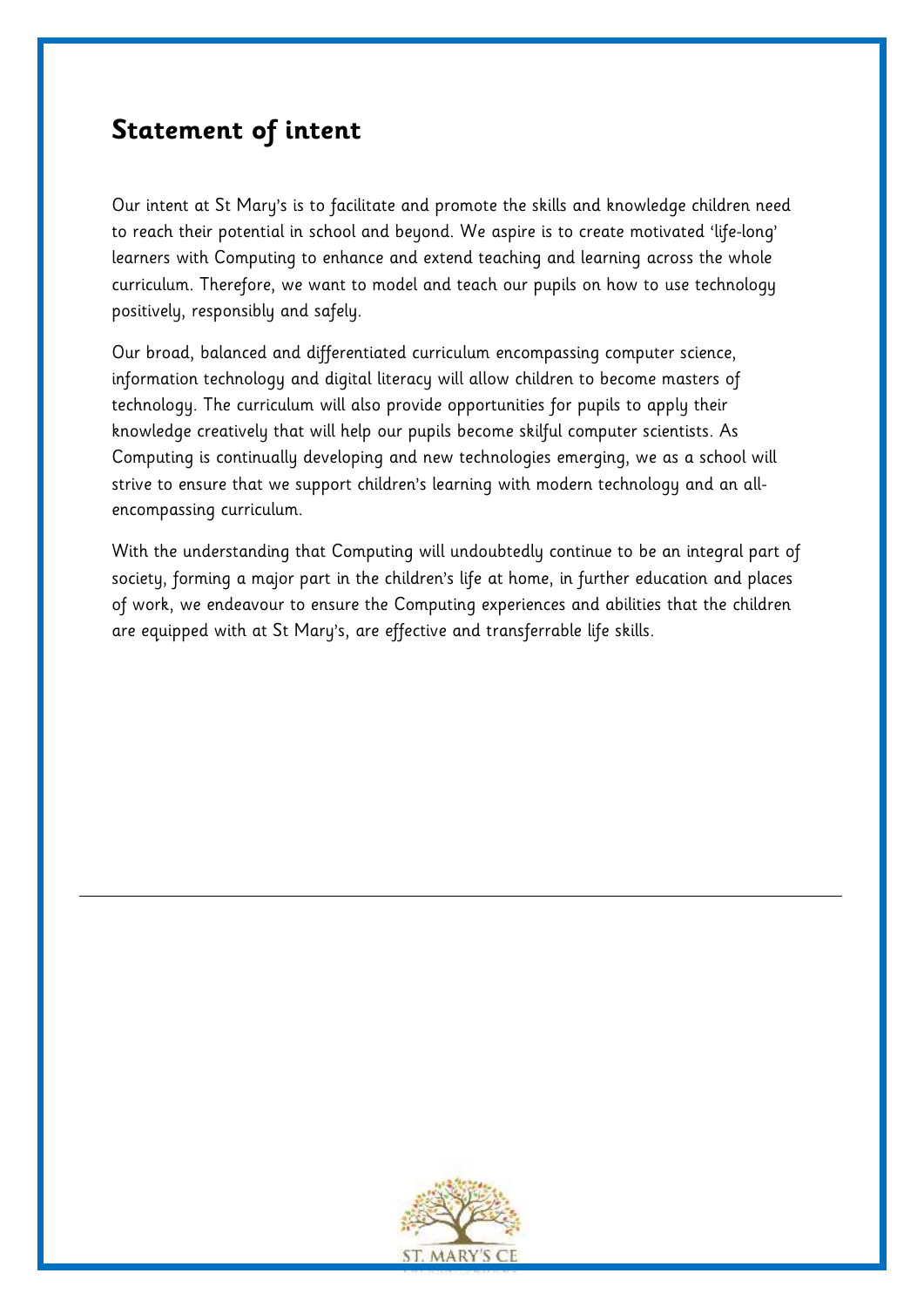### **Introduction**

Through adherence to this policy, St Mary's C of E Primary School will not only ensure statutory compliance with the national curriculum, but also that all pupils have a solid foundation in Computing, using technology positively, responsibly and safely, whilst obtaining essential, transferable skills for life beyond the classroom.

The aims of our policy include:

- <span id="page-3-0"></span> Meeting the requirements of the Foundation Stage Curriculum, KS1 and KS2 National Curriculum.
- Ensuring all children know how to stay safe online (see separate Online Safety Policy for details).
- Developing children's individual Computing capability and understanding.
- Developing Computing as a tool for learning and investigation.
- Innovative use of resources and stimulating interest in new technologies.
- Enhancing teaching and learning in other areas of the curriculum by cross-curricular use of Computing.
- Equipping pupils with the confidence and capability to use Computing throughout their education, home and further work life.
- Ensuring children, parents, staff, governors and the wider community have relevant and meaningful experiences of Computing.
- Children having a growing awareness of how Computing is used in the world around them and of the benefits that it provides.

# **1. Legal framework**

- 1.1. This Policy will have regard to the following statutory and non-statutory guidance:
	- DfE (2014) Statutory framework for the early years foundation stage.
	- DfE (2013) Computing programmes of study: key stages 1 and 2.

### **2. Roles and responsibilities**

- 2.1. The Head Teacher and Computing Subject Leader are responsible for:
	- Ensuring there is a shared vision for Computing within the school
	- Promoting and facilitating Computing within the school
	- Ensuring consistent implementation of the National Curriculum, Computing Policy, Online Safety Policy and the whole school Computing Scheme of Work
	- Co-ordinating the integration of Computing into the curriculum, ensuring continuity and progression throughout the year groups

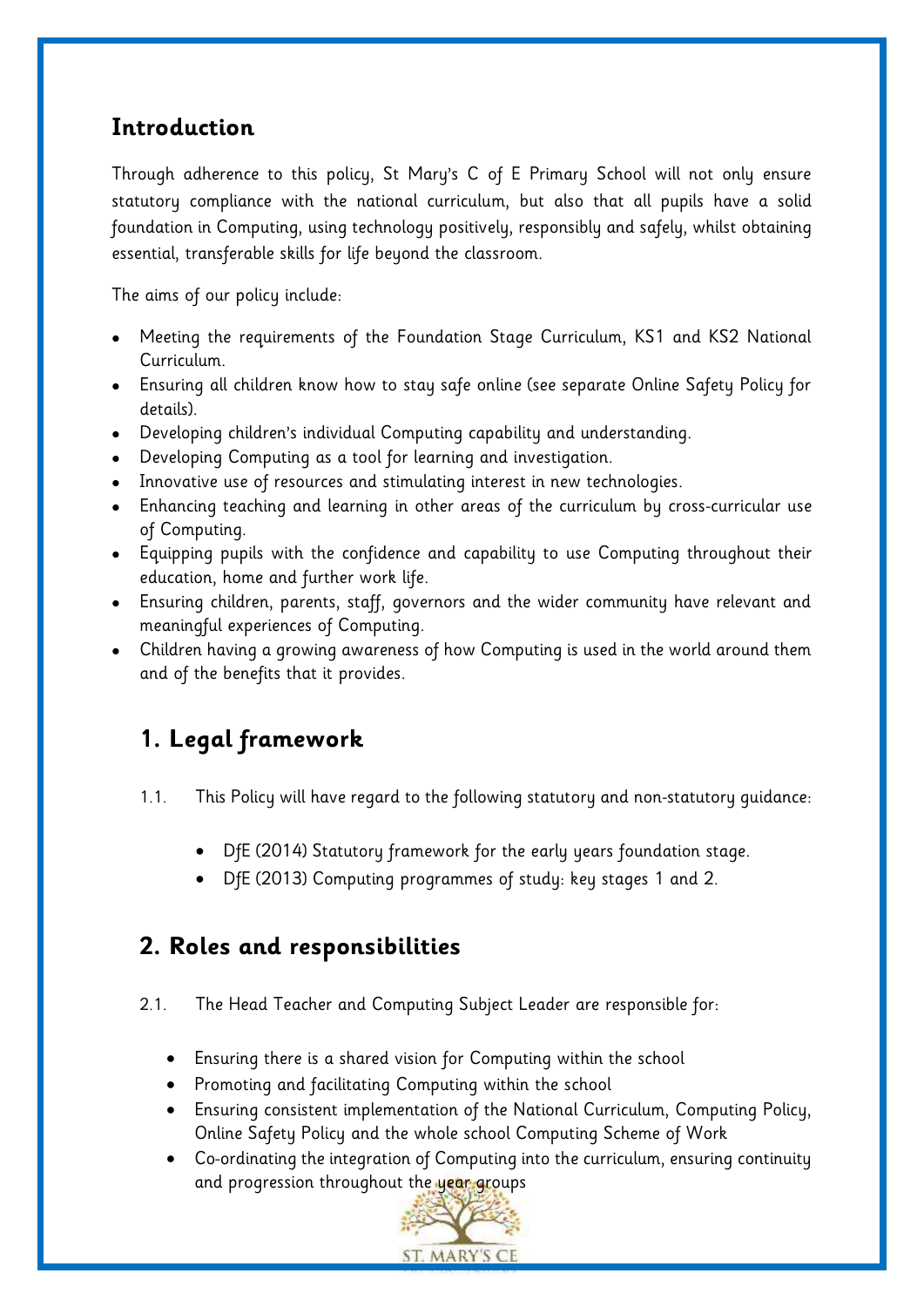- Ensuring constant review and updating of the Development Plan for Computing as well as extending the school's Computing vision
- Working with staff to encourage the use of Computing as a teaching & learning tool across the curriculum
- Co-ordinating Computing training for staff to raise awareness, build on experience and develop confidence
- Ensuring there is equal opportunities in the use of Computing throughout the school.
- Encouraging parental involvement in Computing
- Managing and updating the school website on a regular basis
- Co-ordinating the purchase and allocation of Computing resources, depending on budget priorities
- Overseeing equipment maintenance and liaising with One IT in matters relating to Computing in the curriculum
- Supporting and maintaining the online learning platform to enable access to home learning facilities for children and parents.
- <span id="page-4-0"></span> Carry out Computing monitoring, scrutiny of work and planning and discussions with pupils as well as analysing pupil's progression
- 2.2. Teaching staff are responsible for:
	- Providing quality teaching of Computing as detailed in the Scheme of Work followed by the school
	- Planning and delivering the teaching of online safety, a review and update to be carried out at the beginning of each half term or at appropriate times during the use of Computing
	- Conforming to online safety rules within the Online Safety Policy
	- For integrating effective use of Computing through cross-curricular links to further develop Computing skills as well as enhance learning in all other curriculum areas
	- Ensuring that there is equality of opportunity in the use of Computing in the classroom
	- Maintaining the good condition of IT equipment within the classroom and inform the Computing Subject Leader of any problems that may arise
	- Implementing all relevant policies associated with Computing (Online Safety, Internet Acceptable Use and Health and Safety Policy)
	- Assessment of pupils, to be carried out half-termly and then submitted to the Computing Subject Leader

# **3. Teaching**

3.1. The Computing Subject Leader will be responsible for overseeing the planning, resourcing and monitoring of the school's Computing programme.

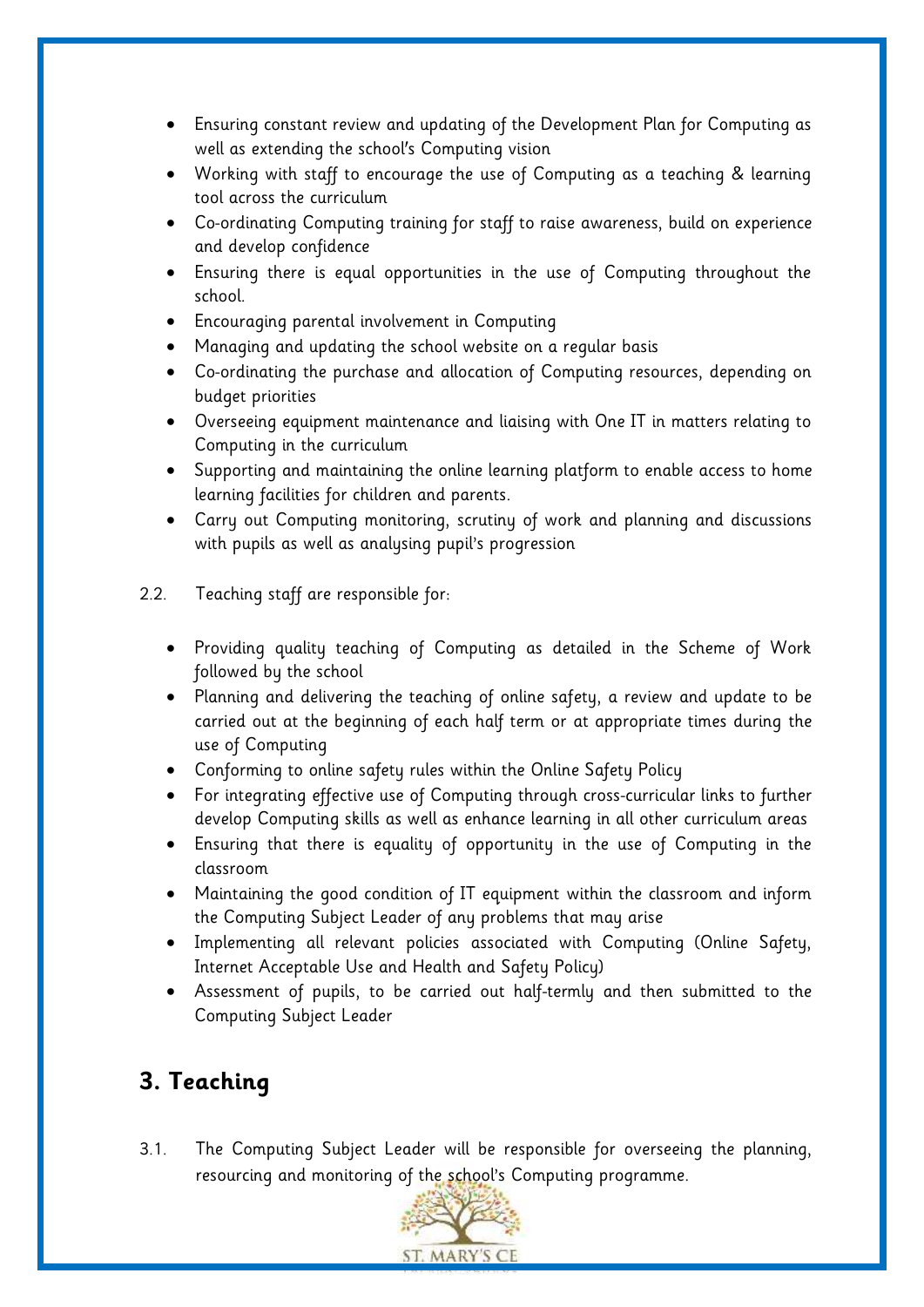- 3.2. The subject matter covered in Computing reflects the requirements of the new National Curriculum, which came into effect on 1 September 2014.
- 3.3. The Computing Scheme of Work will be delivered by all teaching staff in a range of teaching and learning situations with respect to the needs of individual pupils. The school is currently following the NCCE's Teach Computing Scheme of Work – adapted to our mixed year group classes.
- 3.4. The teaching of Computing will be taught alongside other subjects in a crosscurricular way.
- 3.5. The teaching of Computing within the classroom situation can be approached in a number of different ways;
- Individual teaching to include one to one teaching.
- Whole-class and half-class teaching for demonstration, support teaching and exposition.
- Group work organised by comparable ability, mixed ability, friendship or randomly. The groups can be of various sizes depending on the program being used. Group work allows intervention by teaching staff, as well as the very effective use of cascade learning.
- 3.6 Effective teaching requires a wide range of techniques to be utilised by the teaching staff. These include explaining, instructing, questioning, observing, assessing, diagnosing and providing feedback.

#### 3.7 Teaching must recognise the following articles:

**Article 12** (respect for the views of the child) Every child has the right to express their views, feelings and wishes in all matters affecting them, and to have their views considered and taken seriously. This right applies at all times, for example during immigration proceedings, housing decisions or the child's day-to-day home life.

**Article 13** (freedom of expression) Every child must be free to express their thoughts and opinions and to access all kinds of information, as long as it is within the law.

### <span id="page-5-0"></span>**4. Curriculum**

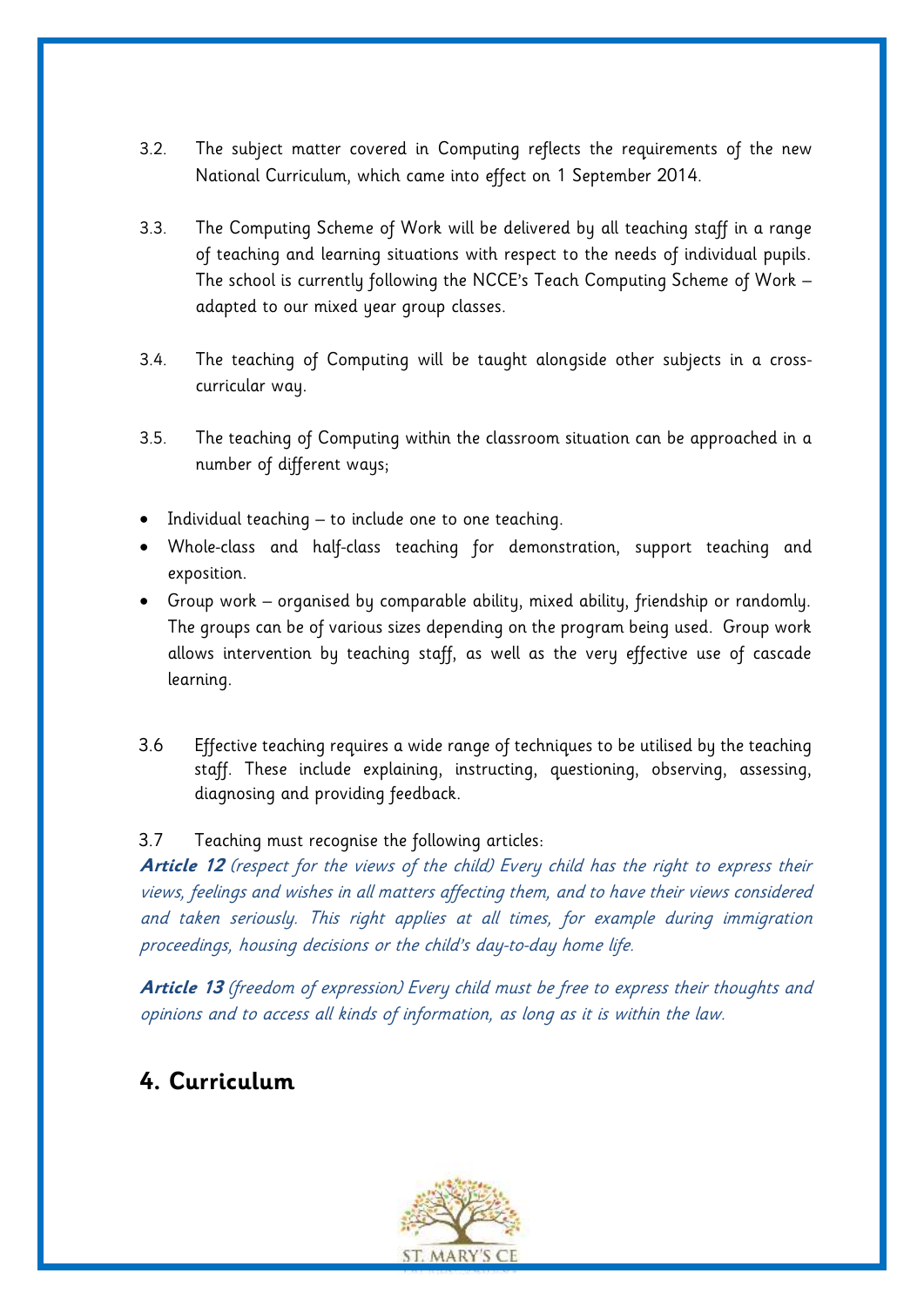- 4.1. During reception class, in accordance with the 'Statutory framework for the Early Years Foundation Stage', focus will be put on the seven areas of learning. The Computing aspects of learning would be evident in:
	- Understanding the world involves guiding children to make sense of their physical world and their community through opportunities to explore, observe and find out about people, places, technology and the environment.
- 4.2. Purpose of Computing programmes of study: key stages 1 and 2:

A high-quality computing education equips pupils to use computational thinking and creativity to understand and change the world. Computing has deep links with mathematics, science, and design and technology, and provides insights into both natural and artificial systems. The core of computing is computer science, in which pupils are taught the principles of information and computation, how digital systems work, and how to put this knowledge to use through programming. Building on this knowledge and understanding, pupils are equipped to use information technology to create programs, systems and a range of content. Computing also ensures that pupils become digitally literate – able to use, and express themselves and develop their ideas through, information and communication technology – at a level suitable for the future workplace and as active participants in a digital world.

- 4.3. The national curriculum for computing aims to ensure that all pupils:
	- can understand and apply the fundamental principles and concepts of computer science, including abstraction, logic, algorithms and data representation
	- can analyse problems in computational terms, and have repeated practical experience of writing computer programs in order to solve such problems
	- can evaluate and apply information technology, including new or unfamiliar technologies, analytically to solve problem
	- are responsible, competent, confident and creative users of information and communication technology

#### **Key Stage 1**

- 4.4. Pupils should be taught to:
	- understand what algorithms are, how they are implemented as programs on digital devices, and that programs execute by following precise and unambiguous instructions
	- create and debug simple programs
	- use logical reasoning to predict the behaviour of simple programs

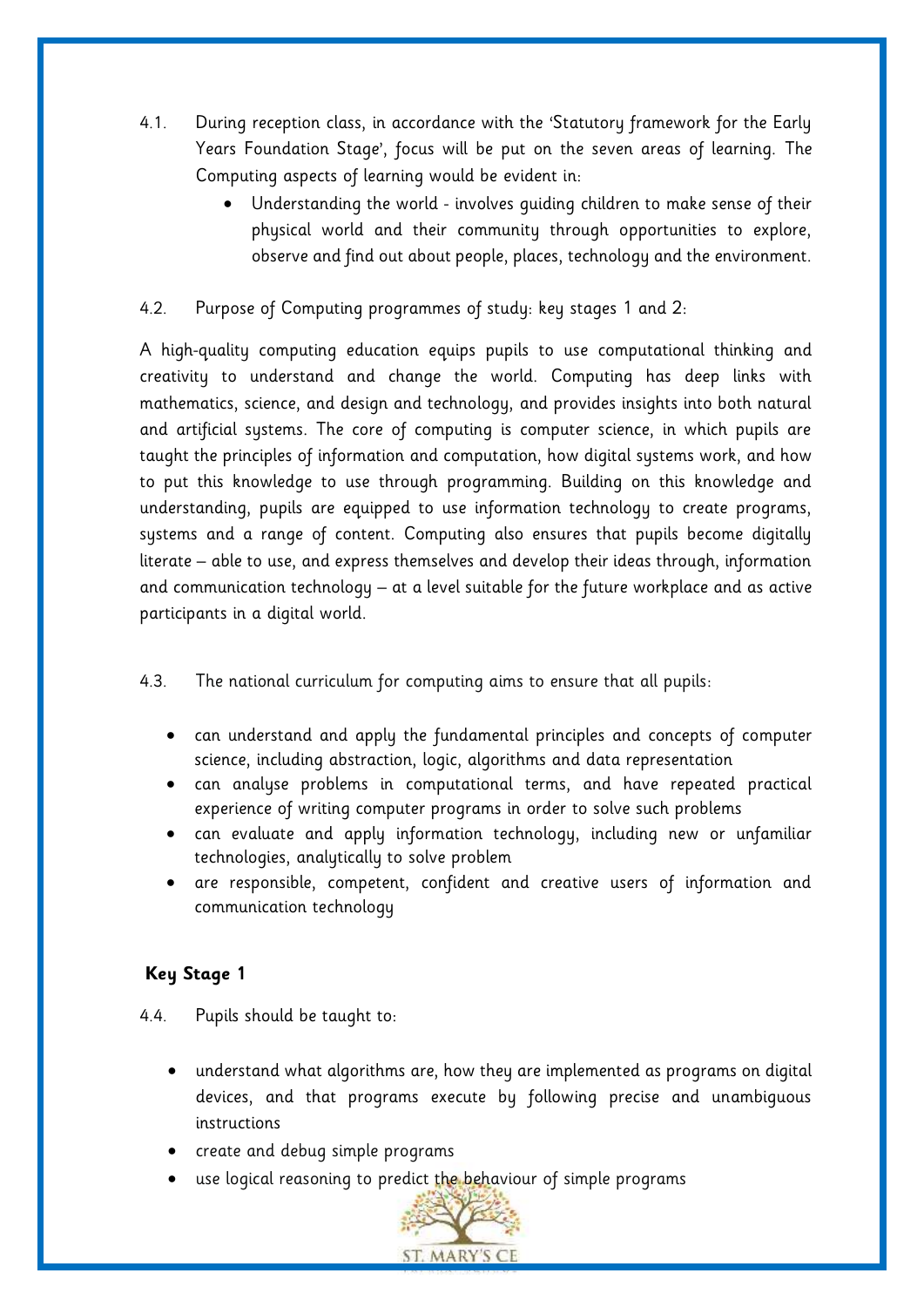- use technology purposefully to create, organise, store, manipulate and retrieve digital content
- recognise common uses of information technology beyond school
- use technology safely and respectfully, keeping personal information private; identify where to go for help and support when they have concerns about content or contact on the internet or other online technologies

#### **Key Stage 2**

- 4.5. Pupils should be taught to:
	- design, write and debug programs that accomplish specific goals, including controlling or simulating physical systems; solve problems by decomposing them into smaller parts
	- use sequence, selection, and repetition in programs; work with variables and various forms of input and output
	- use logical reasoning to explain how some simple algorithms work and to detect and correct errors in algorithms and programs
	- understand computer networks, including the internet; how they can provide multiple services, such as the World Wide Web, and the opportunities they offer for communication and collaboration
	- use search technologies effectively, appreciate how results are selected and ranked, and be discerning in evaluating digital content
	- select, use and combine a variety of software (including internet services) on a range of digital devices to design and create a range of programs, systems and content that accomplish given goals, including collecting, analysing, evaluating and presenting data and information
	- use technology safely, respectfully and responsibly; recognise acceptable/unacceptable behaviour; identify a range of ways to report concerns about content and contact
- 4.5 These aims promote and ensure that the following articles of the Rights of the Child are adhered to and respected:

**Article 28** (right to education) Every child has the right to an education. Primary education must be free and different forms of secondary education must be available to every child. Discipline in schools must respect children's dignity and their rights. Richer countries must help poorer countries achieve this

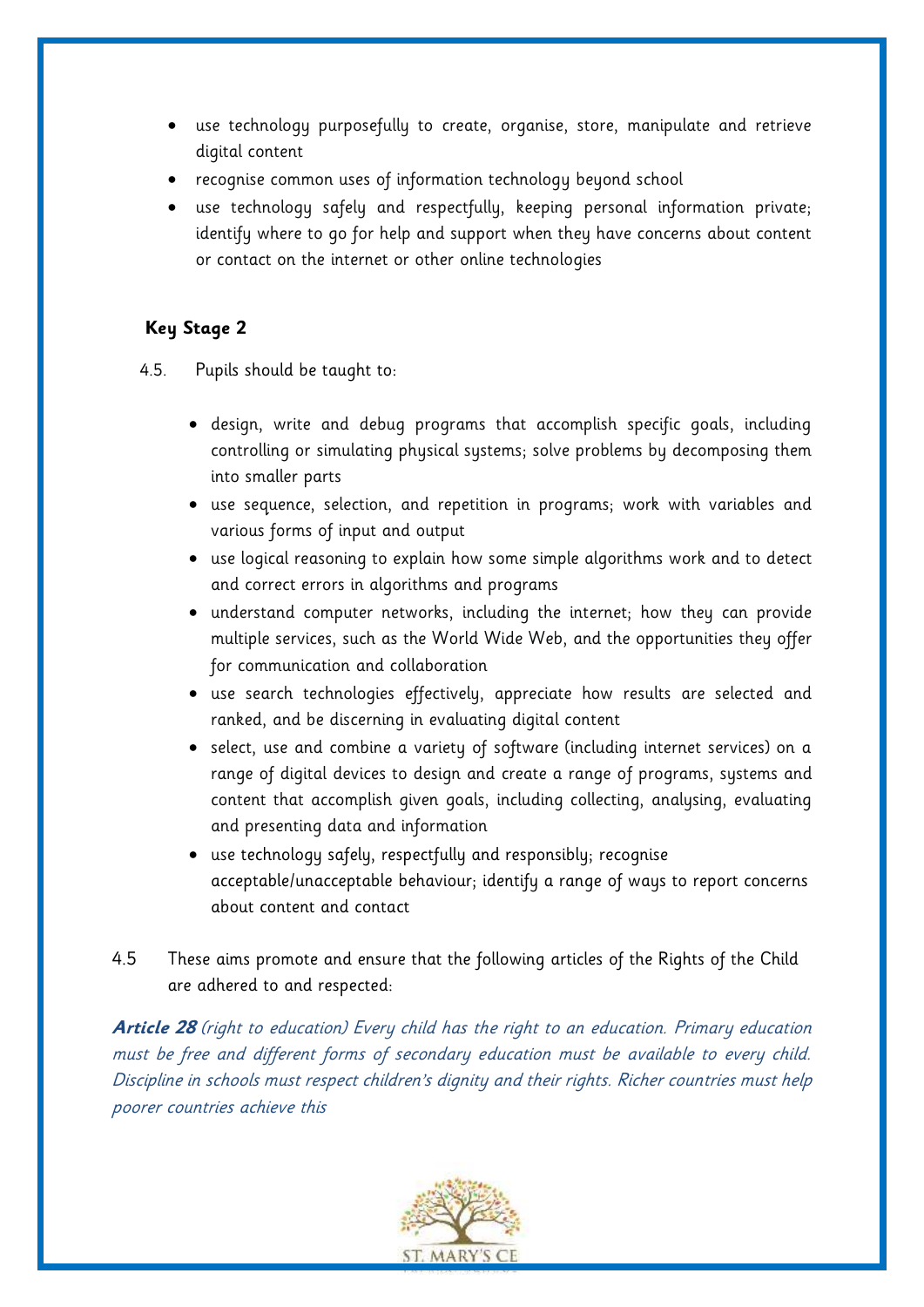**Article 29** (goals of education) Education must develop every child's personality, talents and abilities to the full. It must encourage the child's respect for human rights, as well as respect for their parents, their own and other cultures, and the environment.

## <span id="page-8-0"></span>**5. Assessment**

- 5.1. Assessment in Computing will be undertaken as part of a broader evaluation of pupil progress measured against National Curriculum assessment criteria.
- 5.2. The Computing Subject Leader and Class Teacher will ensure that assessment:
	- Is embedded as an essential part of teaching and learning.
	- Involves sharing learning objectives and success criteria with pupils.
	- Aims to help pupils to know and recognise the standards they are aiming for.
	- Involves pupils in peer and self-assessment.
	- Provides subject specific feedback which leads pupils to recognising their next steps and how to take them.
	- Involves both teacher and pupils reviewing and reflecting on assessment data.
	- Teachers will make informed judgements on the pupil's progress using evidence for assessment opportunities.
	- This evidence will be recorded in a simple and easily understood format.
- 5.3 Progression in Computing is set out in the Whole School Computing Progression document to ensure children cover the many different skills, each year, set out in the national curriculum.
- 5.4 It must be noted that progression in Computing capability is more than the development of Computing skills. Although the acquisition of Computing skills is important it is not sufficient on its own to develop Computing capability. Pupils need quality time to consolidate their skills by applying them in a wide range of situations. They also need to have the opportunity to reflect on how they have used Computing in different contexts before they can become fully capable of answering when and when not to use Computing. Progression in Computing capability will develop as children start to decide which Computing tools are most suitable for a given task.

# <span id="page-8-1"></span>**6. Safeguarding Children: Online safety**

6.1 At St Mary's we believe that the use of Computing in schools brings great benefits. To live, learn and work successfully in an increasingly complex and information rich

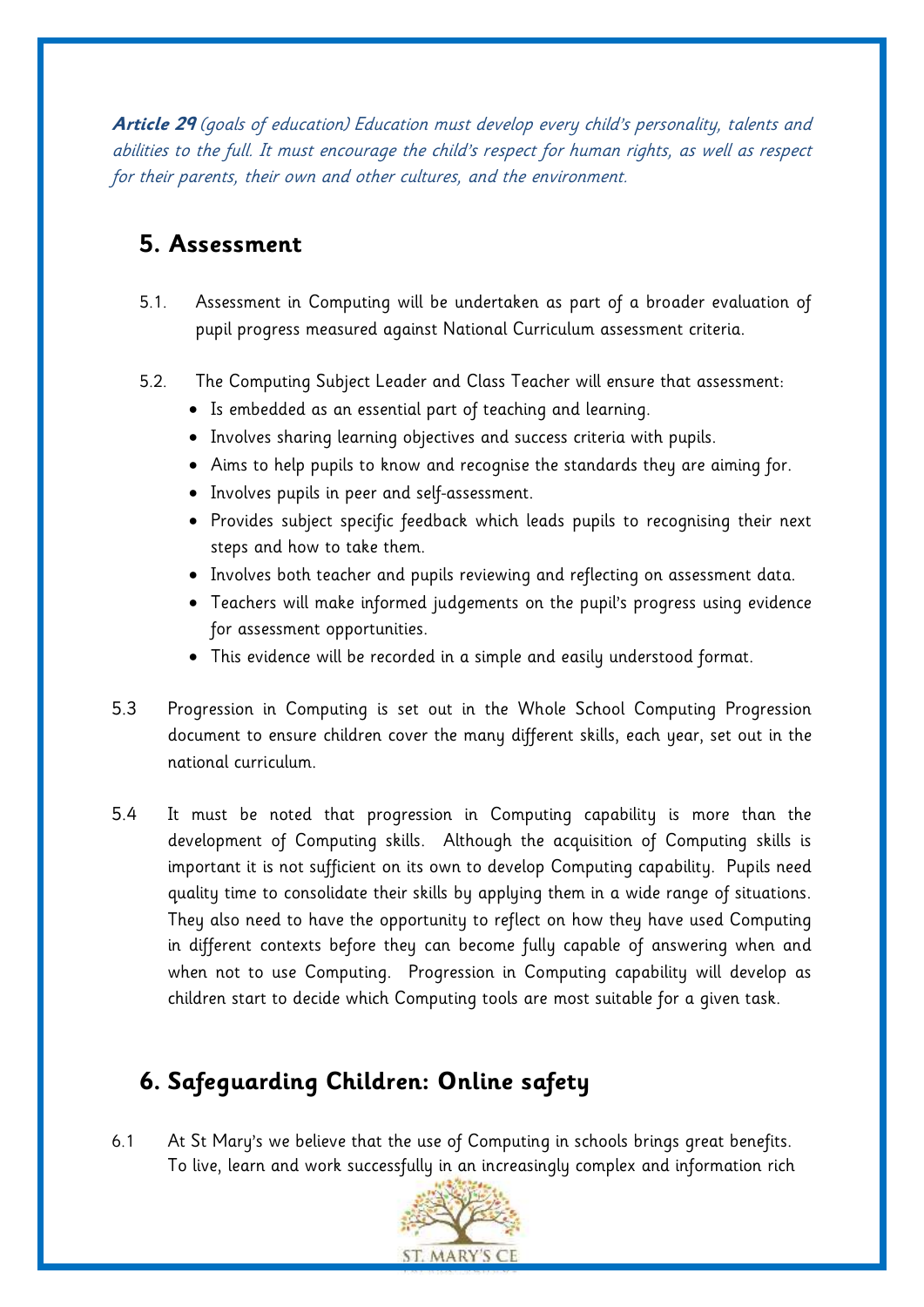society, our children must be able to use technology effectively. The use of these exciting and innovative technology tools in school and at home has been shown to raise educational standards and promote pupil achievement. The school has a 'managed system' that enables the children to make full use of the Internet and learn how to deal with inappropriate material. We do recognize that the use of these new technologies can put young people at risk within and outside the school and as such the school has developed a separate policy which details our approach to Online Safety and safeguarding children and staff when using technology. Please refer to the Online Safety Policy for more details.

### <span id="page-9-0"></span>**7. Equal Opportunities**

- 7.1 The planned use of Computing/IT in the curriculum will enable all children to benefit from participation. There will be no barriers to access or opportunity based on race, sex, religion, ethnic group, culture or ability. Working towards equality of opportunity requires that teachers will treat all children as individuals with their own abilities, difficulties and attitudes. The staff will aim to create an environment in which, from the earliest age, children and their teachers learn to respect and value each other. It is important that all children are given the opportunities to work in groups, as well as an individual situation, and that groupings be organised with consideration being given to the educational needs of the children. It is also important to emphasise the children are more important than the activity in which they are engaged. Computing, as with all parts of the curriculum, is child-centred.
- 7.2 The equal opportunities available within Computing ensure that the following articles of the Rights of the Child are adhered to and respected:

**Article 2** (non-discrimination) The Convention applies to every child without discrimination, whatever their ethnicity, gender, religion, language, abilities or any other status, whatever they think or say, whatever their family background.

### <span id="page-9-1"></span>**8. Special Educational Needs and Differentiation**

8.1 As with all children, full access will be given to the use of Computing/IT in the curriculum, in accordance with statutory requirements and the schools Special Needs Policy. The school will explore the possible benefits of, and where practicable, secured access for the child to, appropriate information and communication technology, for example word processing facilities, specialist curriculum subject software, and other exciting programs to stimulate learning and the individual child's academic level.

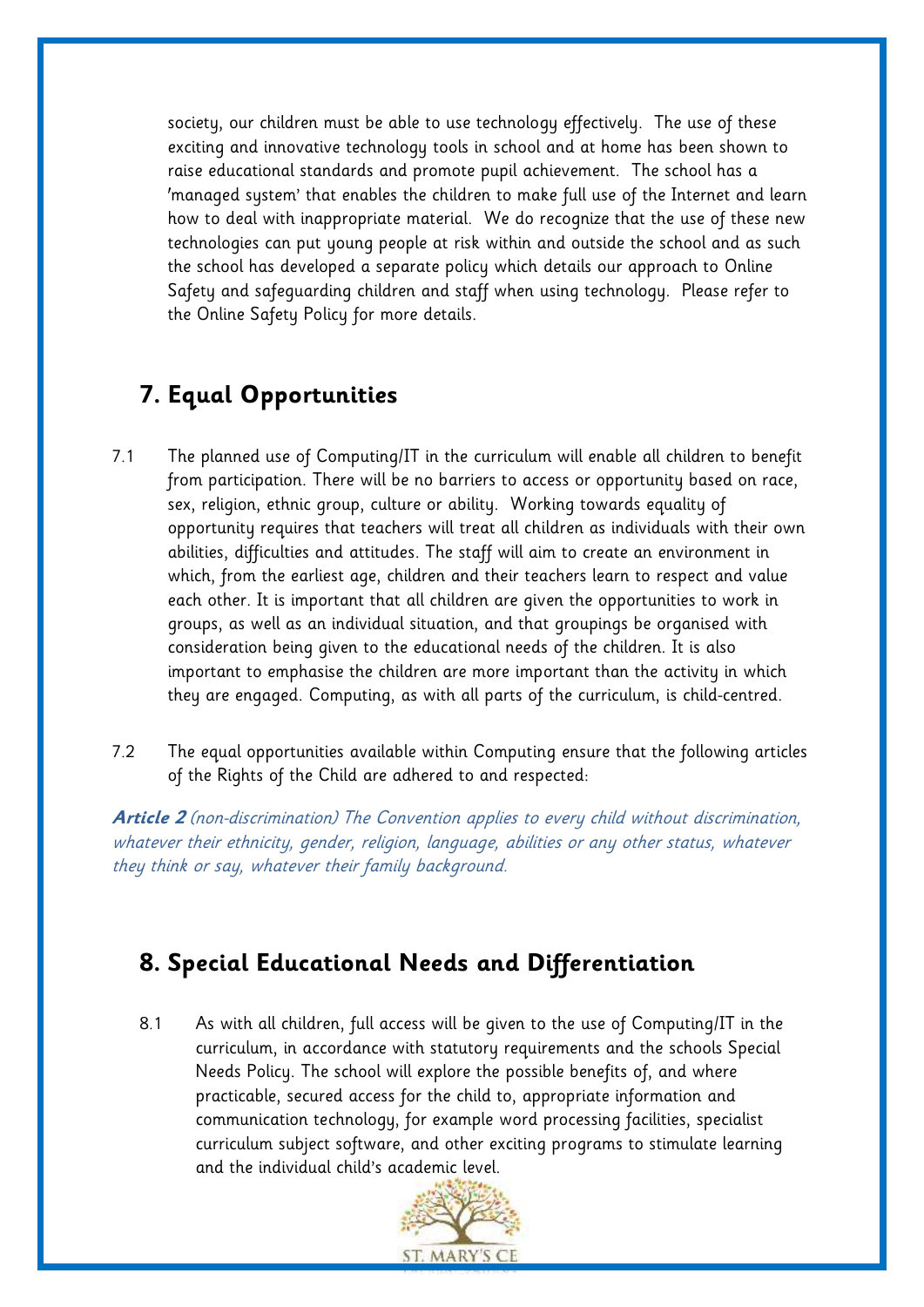- 8.2 In the case of children with special needs the computer can aid communication, as it does not necessarily rely on the spoken word. Computing/IT can allow children with special needs to explore a variety of tasks before they are even able to manipulate a pencil or read. Careful use of Computing/IT will allow all children to progress in areas in which they would probably have otherwise experienced frustration.
- 8.3 More able and talented children can use the computer to deepen their ability so that the final product is dependent upon their personal understanding of the use of Computing/IT. The efficient use of Computing/IT can help develop physical, intellectual, emotional and social skills for children of all abilities, and used carefully can have a particularly profound effect on children with special educational needs.
- 8.4 The fact that Computing/IT encourages children to accept responsibility for their own learning and due to its versatility, it can provide clear opportunities for differentiation and can be achieved by:
	- task same topic, differing tasks and strategies
	- outcome the same topic as others, but their work indicates different levels of achievement
	- progression a series of small structured tasks with increasing difficulty and decision-making skills
- 8.5 The majority of programs within the school are 'content-free' thus allowing children to explore at their own level of attainment. The use of a roller-ball mouse and word-banks within some of the programmes are ideal for Special Educational Needs children. Classroom organisation, curriculum planning and the use of resources will take account of the requirements of Special Educational Needs children. Where considered necessary the school will endeavour to provide the hardware to support children's development.
- 8.6 These aims promote and ensure that the following articles of the Rights of the Child are adhered to and respected:

**Article 23** (children with a disability) A child with a disability has the right to live a full and decent life with dignity and, as far as possible, independence and to play an active part in the community. Governments must do all they can to support disabled children and their families.

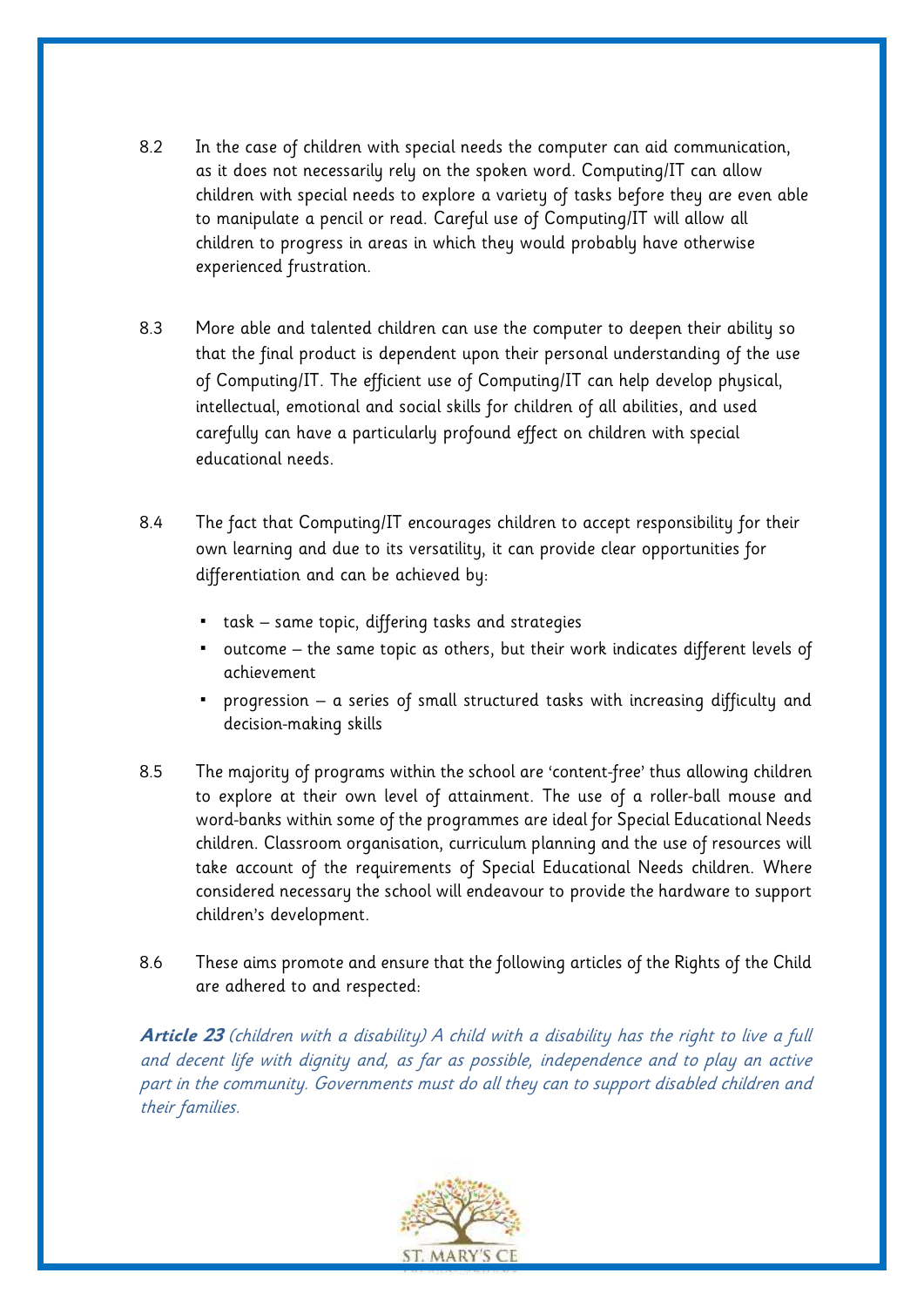### <span id="page-11-0"></span>**9. Resources**

- 9.1 Each teacher has a teacher station comprising a desktop computer, interactive/SMART whiteboard. The mobile laptop charging trolley contains 20 laptops, enough to accommodate at least pairs to have one laptop depending on class size. There are two additional desktop computers in teaching classrooms. We also have 12 iPads and a mobile charging trolley available for access for all children.
- 9.2 A timetable is in place to ensure equality of access for each class to the laptops and/or iPads. This is reviewed and revised regularly.
- 9.3 Central resources include:
	- Laptops
	- iPads
	- Digital video cameras
	- Microphones
	- Mice
	- Bee bots
	- Roamers
	- Metal detectors
	- Batteries and chargers
- 9.4 When choosing resources for Computing lessons, teachers must make sure that the following Right of the Child is respected:

**Article 17** (access to information from the media) Every child has the right to reliable information from a variety of sources, and governments should encourage the media to provide information that children can understand. Governments must help protect children from materials that could harm them.

# <span id="page-11-1"></span>**10. Staff Using IT Equipment and Development**

- 10.1 Staff are encouraged to use computers in school in order to prepare resources or to develop personal competence and confidence in the use of IT.
- 10.2 Each staff member has their own school email account and are strongly encouraged to regularly check and respond to emails.

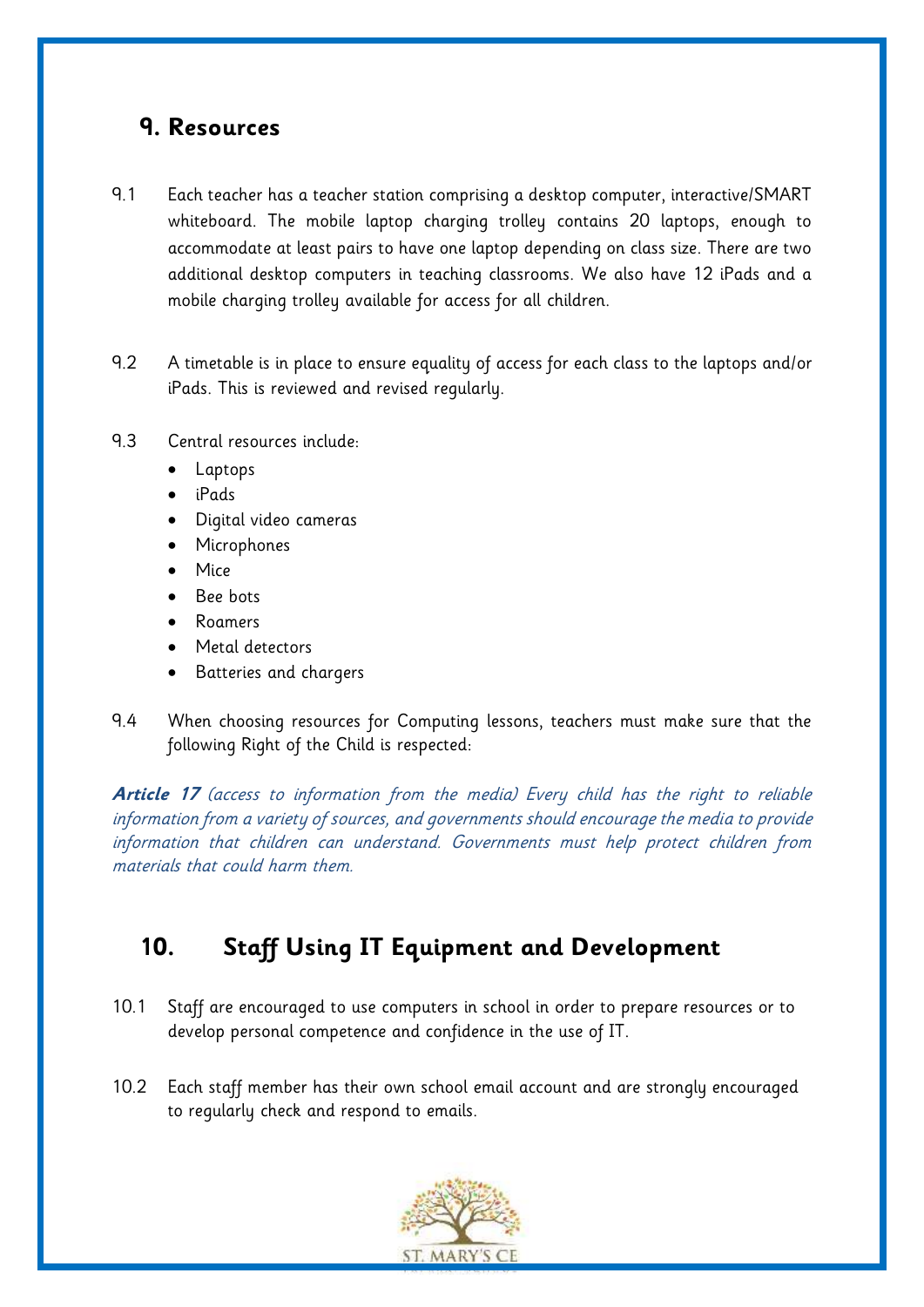- 10.3 Staff are able to use a school laptop enabling remote access, for accessing childsensitive data from home. No child's data shall be accessed from school using any other method.
- 10.4 Training is provided on a variety of subjects throughout the year and staff meetings are used to introduce staff to the available software on the network computers and how it can be used within the curriculum.
- 10.5 All staff are offered individual training when requested or it felt appropriate.
- 10.6 Use of Mobile Telephones in School; The school provides the loan of mobile phones to staff who require communication aides whilst taking children on trips out of school. This adheres to the school policy that bans the use of personal Mobile phones (include photographic capability) on the school premises (apart from in designated areas – Staff room & Head Teachers Office).

# <span id="page-12-0"></span>**11. Health and Safety – Computing/IT Equipment**

- 11.1 Both staff and children are aware of the need for health and safety to be kept in mind when using IT equipment. In particular, the following safety issues have been considered when using Computers/IT equipment in school:
	- Comfort users should be comfortably positioned with easy access to all equipment.
	- Space enough space around a workstation including special educational equipment and peripherals.
	- Seating correct height for knees to fit comfortably under the desk.
	- Laptops placed on tables for use and not to be carried around classroom.
	- Cables covered and secure. Children are not to connect or unplug electrical equipment.
	- Digital projectors Users are aware that they must not look directly into the light beam emitting from the digital projector.
- 11.2 All pupils are taught to handle equipment correctly and to switch computers on and off using the correct procedures. The dangers of electricity are stressed and all of the above are presented so as to ensure the pupils respect the equipment and respect other people's work on the computer. All users are also reminded of the need to take regular breaks when using Computing/IT equipment.